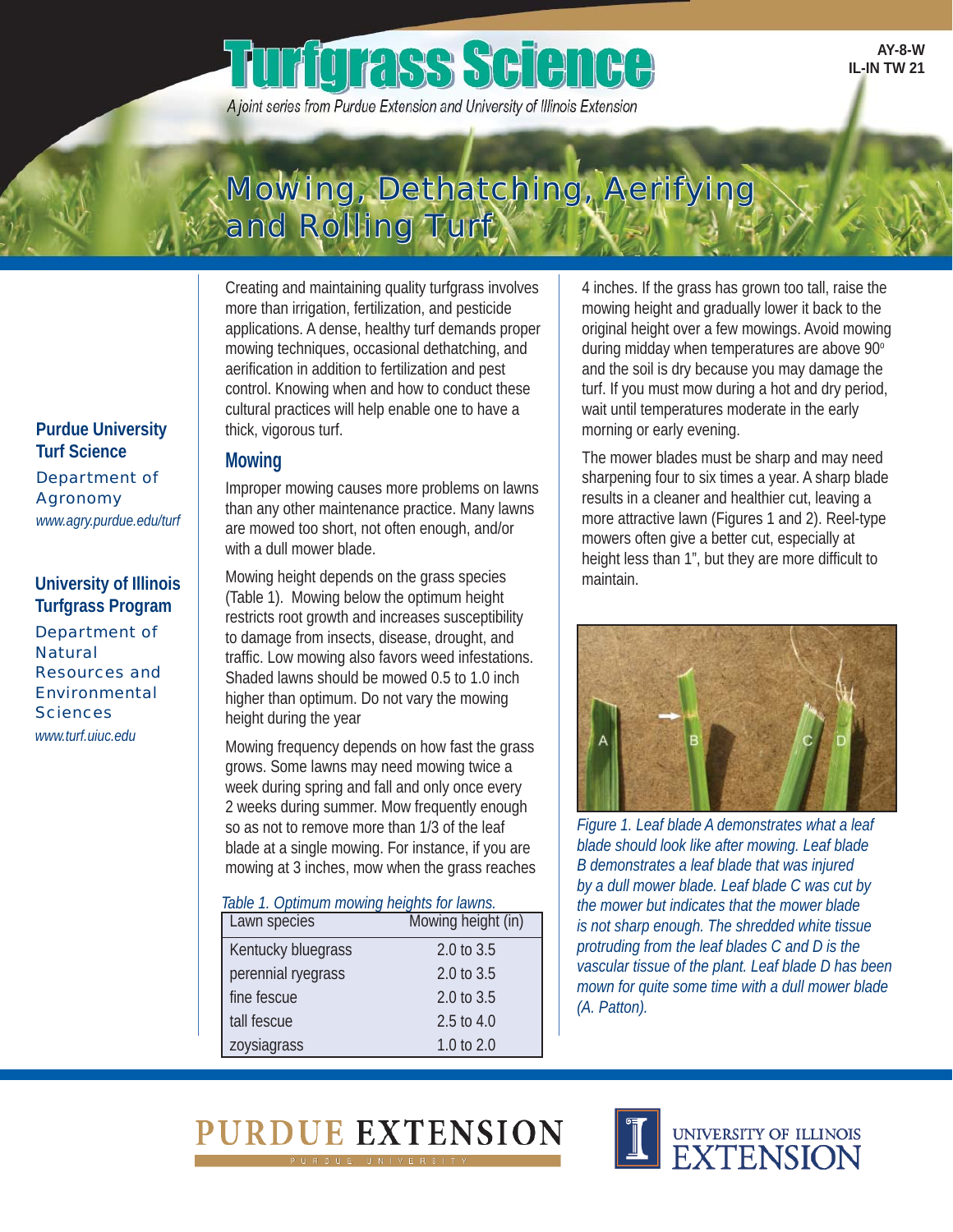#### **AY-8-W Mowing, Dethatching, Aerifying and Rolling Turf IL-IN TW 21**



*Figure 2. A lawn with a whitish cast resulting from mowing with a dull blade (C. Bigelow).* 

Clipping removal is generally not recommended on most turfgrass areas. Clippings do not contribute to thatch because they are primarily water and break down quickly. Furthermore, returning clippings will recycle valuable nutrients to the soil thereby reducing fertilizer requirements. Clippings are not harmful if your mower spreads them evenly and if they are not thick enough to shade the grass below. Mulching mowers are recommended, but research suggests that mulching mowers increase clipping breakdown only slightly faster than conventional side-discharge mowers when used on cool-season turfgrasses. Catching clippings is labor and time intensive and should only be done if the clippings are used for mulch or compost.

### **Thatch Control**

Thatch is a tightly intermingled organic layer of dead and living shoots, stems, and roots that accumulate just above the soil surface (Figure 3). Thatch accumulation is due to either over-fertilization, overwatering, and/or soil compaction. A small amount of thatch is desirable because it moderates soil temperature fluctuations and provides a cushion on the soil surface. Too much thatch interferes with water and air movement, reduces fertilizer and pesticide response, and increases disease and insect activity. Eventually, roots may start growing in the thatch, and since thatch does not hold much water, the turf then becomes very susceptible to cold, heat and drought stresses.

Dethatching machines are power rakes with blades that cut through the thatch down to the soil surface. As the blades revolve, dead and live organic material is torn loose and brought to the surface. Dethatching machines that cut with knives or blades are preferred for their effectiveness. Avoid machines with flexible rake-type tines and dethatchers that attach to your rotary mower blade. Dethatching machines can be

### **Turfgrass Science**



*Figure 3. Dethatching a lawn helps reduce thatch and increase water movement (Z. Reicher).* 

rented, or dethatching can be done by a professional lawn care company. The organic material removed by the dethatcher must be raked, removed, and used as a mulch or in a compost pile. Regular core aerification can be used to reduce thatch levels and is less destructive than using a dethathcing machine. Annual core aerification, along with improved water and fertilizer management, may require, however, several years to reduce thatch levels to less than 0.5 inch.

If the thatch layer is 0.5 inch or more thick, a number of passes in different directions with the dethatcher will be necessary. Several passes will produce large quantities of refuse, and the lawn will look very ragged for some time. Reseeding may be necessary after dethatching lawns with 0.5 inches or more of thatch. Thatch thicker than 1.0 inch is most easily removed with a sod cutter. A sod cutter set at the soil surface removes the sod easily in light and manageable strips. The lawn must then be reestablished. Although reestablishment is hard work, it is better in the long run. Refer to AY-13, "Turfgrass Renovation" for more information.

Kentucky bluegrass should be dethatched in the spring (April) or fall (Sept.) when it is actively growing and never in the summer. Zoysiagrass, on the other hand, should be dethatched in the summer when it is actively growing. Tall fescue and perennial ryegrass rarely develop a thatch problem because of their bunch-type growth habit.

### **Aerification**

Aerification is the mechanical removal of soil cores (Figure 4). Aerification relieves soil compaction, improves water and air movement into the soil, increases rooting, and can greatly improve turfgrass health. Additionally, aerification can also reduce thatch. Aerification is needed in compacted areas such as sport fields, heavily trafficked areas next to